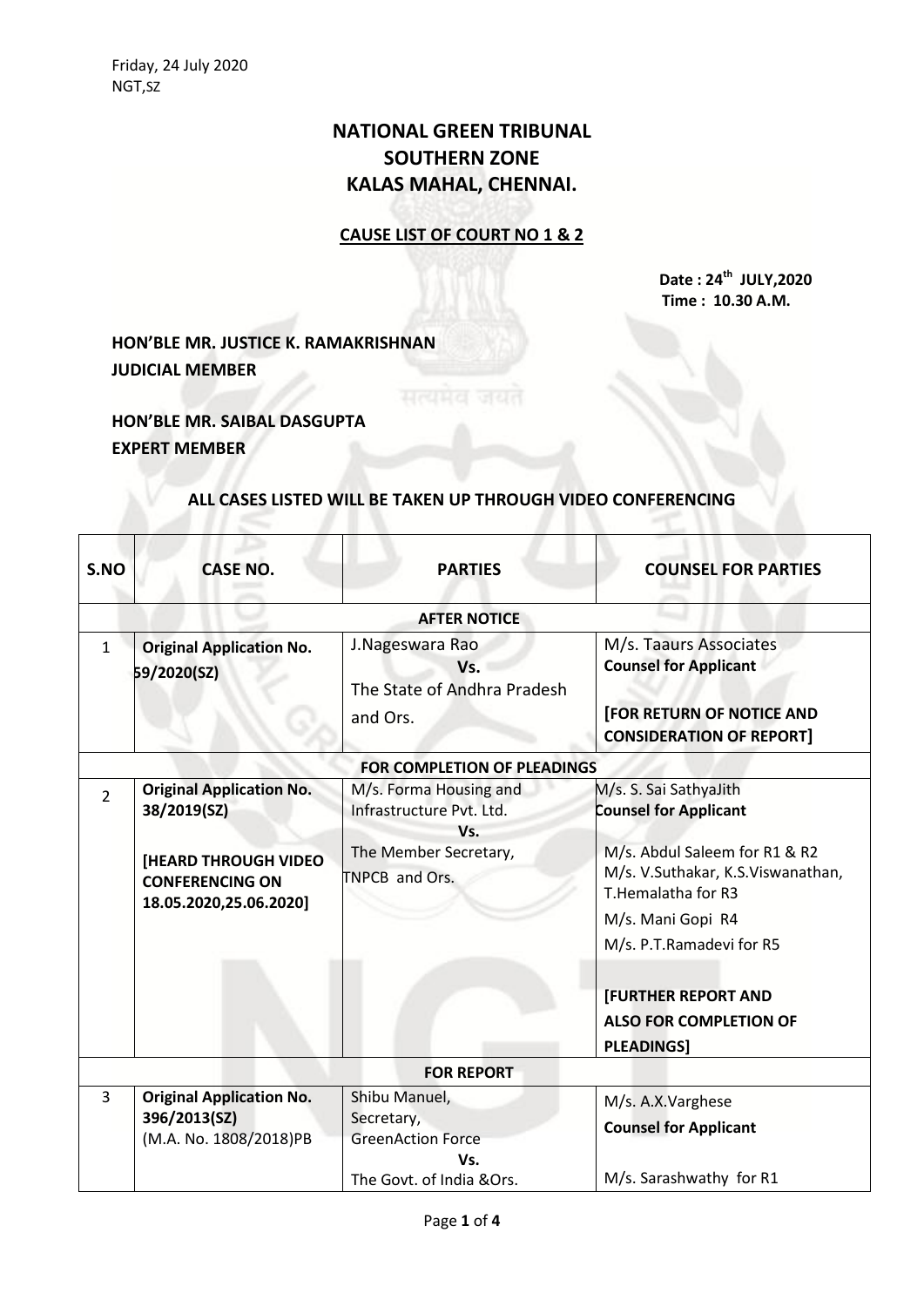|                | <b>WITH</b>                                                                                                                                                                                                                                               |                                                                                     | M/s. E. K. Kumaresan R2 & R3<br>M/s. Rema Smirithi for R4<br>M/s. S.P.Chaly for R5<br>M/s. M. Kumaresan<br>for R6 to R8 &R10<br>M/s. Ravikumar for R9<br>M/s. K. K. Ashkar R11<br>M/s. D. S. Ekambaram for R12<br>M/s. Row & Reddy for R13 to R16<br>[FOR CONSIDERATION OF REPORT] |
|----------------|-----------------------------------------------------------------------------------------------------------------------------------------------------------------------------------------------------------------------------------------------------------|-------------------------------------------------------------------------------------|------------------------------------------------------------------------------------------------------------------------------------------------------------------------------------------------------------------------------------------------------------------------------------|
| 4              | <b>Original Application No.</b><br>242/2016(SZ)<br><b>WITH</b>                                                                                                                                                                                            | K. Muhammed Iqbal<br>Vs.<br>Kerala State Pollution<br>Control<br>Board&Ors.         | M/s. K. K.<br>Ashkar&AshiraMohammedAshrof<br><b>Counsel for Applicant</b><br>M/s. Rema Smirithi for R1,R2<br>M/s. King & Partridge for R3<br>[ FOR CONSIDERATION OF REPORT]                                                                                                        |
| 5              | <b>Original Application No.</b><br>262/2017(SZ)<br>&<br>M.A. No 215/2017(SZ)                                                                                                                                                                              | <b>KK Muhammed Iqbal</b><br>Vs.<br>Kerala State Pollution Control<br>Board and ors. | M/s. K KAshkar<br><b>Counsel for Applicant</b><br>M/s. V.K.RemaSmrithifor R1 &R2,<br>M/s. D.S.Ekambaram for R3<br>M/s. George Thomas Mevada<br>for R4                                                                                                                              |
| 6              | <b>Original Application No.</b><br>183/2016(SZ)<br>&<br>I.A.No. 21/2020(SZ)<br>I.A.No. 22/2020(SZ)<br>I.A.No. 23/2020(SZ)<br>(Earlier Original Application<br>No. 176/2018(PB))<br>&<br>(M.A. No. 508/2018,<br>I.A. No. 405/2019,<br>I.A. No. 484/2019)PB | Shri Vinay ShivanandNayak<br>Vs.<br>State of Karnataka and Ors.                     | M/s. RohiniRavikumar<br><b>Counsel for applicant</b><br>M/s. Darpanfor R1<br>M/s. P.D.Surana for R2,R3,R5,R6<br>M/s. R. Thirunavukarasu for R4<br>M/s. Giridhar and Sai for R7<br>M/s. Me.Sarashwathy for R9<br>M/s. Nalina Gouda for R11<br>[FOR CONSIDERATION OF REPORT]         |
| $\overline{7}$ | <b>Original Application No.</b><br>01/2017(SZ)                                                                                                                                                                                                            | R.L.Srinivasan<br>Chennai<br>Vs.<br>Union of India andOrs.                          | M/s.Ritwick Dutta<br><b>Counsel for Applicant</b><br>M/s. Me.Saraswathy for R1<br>M/s. Abdul Saleem for R2<br>M/s. Kamalesh Kannan for R4<br>[FOR CONSIDERATION OF REPORT]                                                                                                         |
| 8              | <b>Original Application No.</b><br>134/2017(SZ)                                                                                                                                                                                                           | M.Ravichandran<br>Palani and Ors<br>Vs.<br>Joint Commissioner<br>Palani and Ors.    | M/s. S.Kanniah<br><b>Counsel for Applicant</b><br>M/s. Kamalesh Kannan<br>for R1 to R4, R7, R8<br>M/s. Abdul Saleem for R9<br>M/s. K.S.Viswanathan for R10<br>[FOR CONSIDERATION OF REPORT]                                                                                        |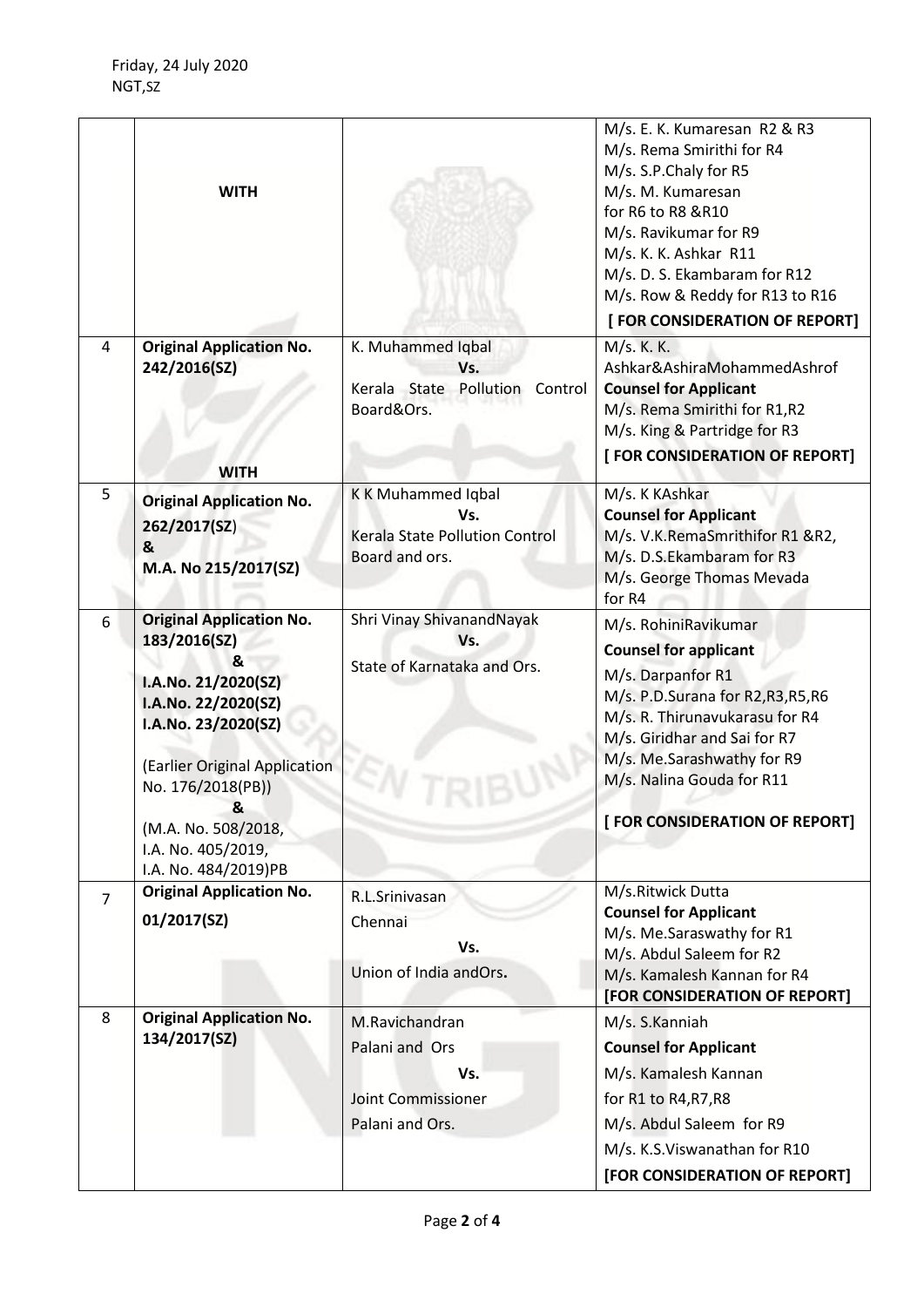| 9  | <b>Original Application No.</b><br>52/2020(SZ)<br><b>[HEARD THROUGH VIDEO</b><br><b>CONFERENCING ON</b><br>15.05.2020] | Tribunal on its own motion<br><b>SUO MOTU</b> based on the News<br>Item inDinamalar Newspaper dt:<br>28.02.2020, Chennai<br>Supplementary, "Dried Cauvery<br>filled up with waste water"                                                                                                     | M/s. S.N. Parthasarathy<br>for R1 to R6, R8, R9, R10<br>M/s. C. Kasirajan for R7                                         |
|----|------------------------------------------------------------------------------------------------------------------------|----------------------------------------------------------------------------------------------------------------------------------------------------------------------------------------------------------------------------------------------------------------------------------------------|--------------------------------------------------------------------------------------------------------------------------|
|    | <b>WITH</b>                                                                                                            | Vs.<br>The Secretary to Govt. of<br>Tamil Nadu, Department of<br>Environment, Chennai and Ors.                                                                                                                                                                                               | [FOR CONSIDERATION OF REPORT]                                                                                            |
| 10 | <b>Original Application No.</b><br>67/2020(SZ)<br><b>[HEARD THROUGH VIDEO</b><br><b>CONFERENCING ON</b><br>15.05.2020] | Tribunal on its ownmotion-<br><b>SUO MOTU</b> based on the News<br>item in Dinamalar, Chennai<br>edition dated 09.05.2020, " Life<br>returns to normal , dye effulents<br>start flowing in drains".<br>Vs.<br>The Chief Secretary to Govt. of<br>Tamil Nadu, Chennai,<br>Tamil Nadu and Ors. | M/s. S.N. Parthasarathy<br>for R1 to R4, R6<br>M/s. C. Kasirajan for R5<br>[FOR CONSIDERATION OF REPORT]                 |
| 11 | <b>Original Application No.</b><br>56/2020(SZ)                                                                         | Tribunal on its own motion<br><b>SUO MOTU</b> based on the News<br>Item in The Hindhu Newspaper<br>dt: 04.03.2020, Chennai<br>Supplementary, "Sithalapakkam<br>lake in need of succour".<br>Vs.<br>The Secretary to Govt. of<br>Tamil Nadu, Public Works<br>Department, Chennai and Ors.     | M/s. M. Mani Gopi<br>for R1 to R5, R7 & R8<br>M/s. Abdul Saleem,<br>S. Saravanan for R6<br>[FOR CONSIDERATION OF REPORT] |
| 12 | <b>Original Application No.</b><br>64/2020(SZ)<br><b>[HEARD THROUGH VIDEO</b>                                          | V.Rajesh<br>Vs.<br>Union of India and Ors.                                                                                                                                                                                                                                                   | M/s. R.Chandrasekar<br><b>Counsel for Applicant</b><br>M/s. M.ManiGopi<br>for R3 to R5, R6 to R11, R13                   |
|    | <b>CONFERENCING ON</b><br>13.05.2020]                                                                                  |                                                                                                                                                                                                                                                                                              | M/s. Abdul Saleem for R2, R12<br>[ FOR CONSIDERATION OF REPORT]                                                          |
|    |                                                                                                                        | <b>FOR HEARING</b>                                                                                                                                                                                                                                                                           |                                                                                                                          |
| 13 | Appeal No.144/2016(SZ)                                                                                                 | U. Kalimuthan and Ors.                                                                                                                                                                                                                                                                       | M/s. P. Wilson Associates                                                                                                |
|    | &                                                                                                                      | Vs.                                                                                                                                                                                                                                                                                          | <b>Counsel for Appellant</b>                                                                                             |
|    | I.A.NO.57/2020(SZ)                                                                                                     | The Union of India andOrs.                                                                                                                                                                                                                                                                   | M/s. G.M.Syed Nurullah                                                                                                   |
|    | [FOR IMPLEADING]                                                                                                       |                                                                                                                                                                                                                                                                                              | Sheriff for R1                                                                                                           |
|    |                                                                                                                        |                                                                                                                                                                                                                                                                                              | M/s. Kamalesh Kannan for R2, R5                                                                                          |
|    | <b>[HEARD THROUGH VIDEO</b>                                                                                            |                                                                                                                                                                                                                                                                                              | M/s. Abdul Saleem for R3                                                                                                 |
|    | <b>CONFERENCING ON</b><br>20.05.2020,30.06.2020]                                                                       |                                                                                                                                                                                                                                                                                              | M/s. Kasirajan for R4<br>[HEARING]                                                                                       |